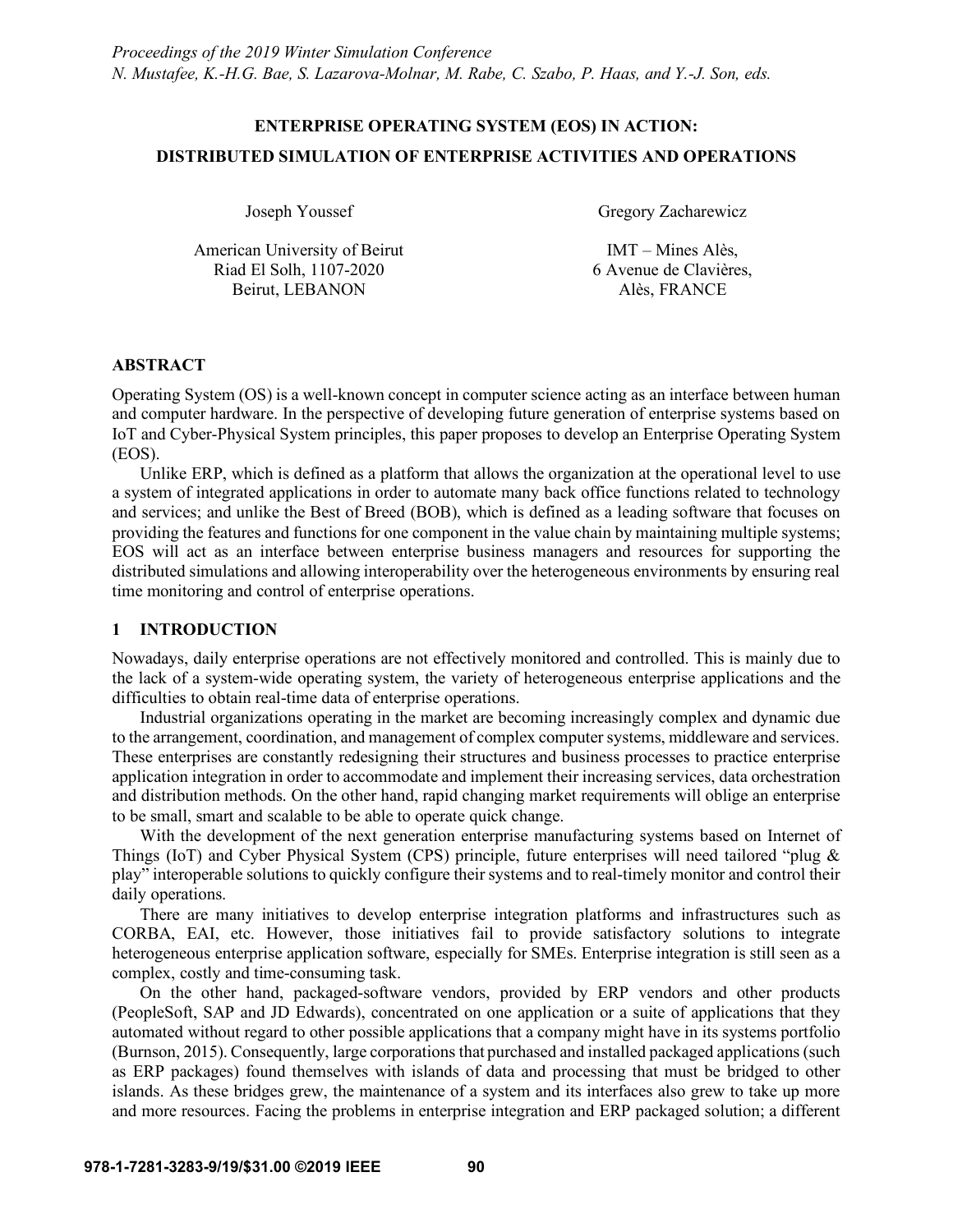approach consists in developing an Enterprise Operating System (EOS) that aims at joining existing approaches together for the sake of complementarity and synergy. It will behave by setting loosely coupled connections between enterprise's software in the idea of federated interoperability with only one simplified central orchestrator component. It is also seen as one of the key steps towards the future generation enterprise manufacturing systems to provide an alternative for enterprises with a tailored solution especially for Small and Medium-sized Enterprises.

EOS will execute enterprise models defined by business managers, trigger enterprise operations with dynamically allocated enterprise resources and monitor the use of enterprise resources (Human, Machining, Computing) through various sensing devices and front-ends (Chen, Youssef, & Zacharewicz, 2015).

HLA software architecture is a supportive framework for the distributed simulations and will be implemented for "EOS" in order to rapidly develop HLA based interface for achieving federated enterprise interoperability, specify the object model used by the federation, provide facilities for allowing federates to interact with each other and managing the execution (Federation management, Time management, Data Distribution management,..), enable interoperability among different operating systems, and allow events to interact in an EOS (Muller, 2006; Zacharewicz, Chen, & Vallespir, 2008, 2009).

This tutorial tentatively presents at first a comparison between EI, ERP, BOB and EOS concepts. Then the position of EOS based on Interoperability is presented and described. After that the set of requirements and functionalities of EOS are defined. The architectures of envisioned EOS are outlined. Next a case study in the banking sector is described in order to show the feasibility of the EOS and illustrate the functioning of the technical and implementation architectures elaborated. The last part draws some conclusions and presents the benefits and challenges of EOS.

#### **2 COMPARISON BETWEEN EI, ERP AND EOS**

The Enterprise Integration (EI) has been developed and implemented in the 1980's to be able to rapidly respond to the changing environments, the progress in the information technology, and the growth and complexity of the enterprise operations (Gable, 2002; Linthicum, 1999). However, the integration of different systems required rewriting codes on source and target systems, consuming much time and money. Moreover, this concept failed to ensure the full integration and intercommunication and especially between enterprise's heterogeneous applications and their related operating systems (as illustrated in figure 1-A).

A good number of enterprises have chosen ERP solution in order to facilitate the data orchestration and especially in the 1990's and 2000's (Diercksen, 2012); however, this platform presents several major insufficiencies in providing the federated interoperability, and because of becoming enormously in size and complexity which make the implementation and the updates very time consuming, involving high costs and disrupt current processes and operations.



Figure 1: Comparison between EI, ERP and the proposed EOS.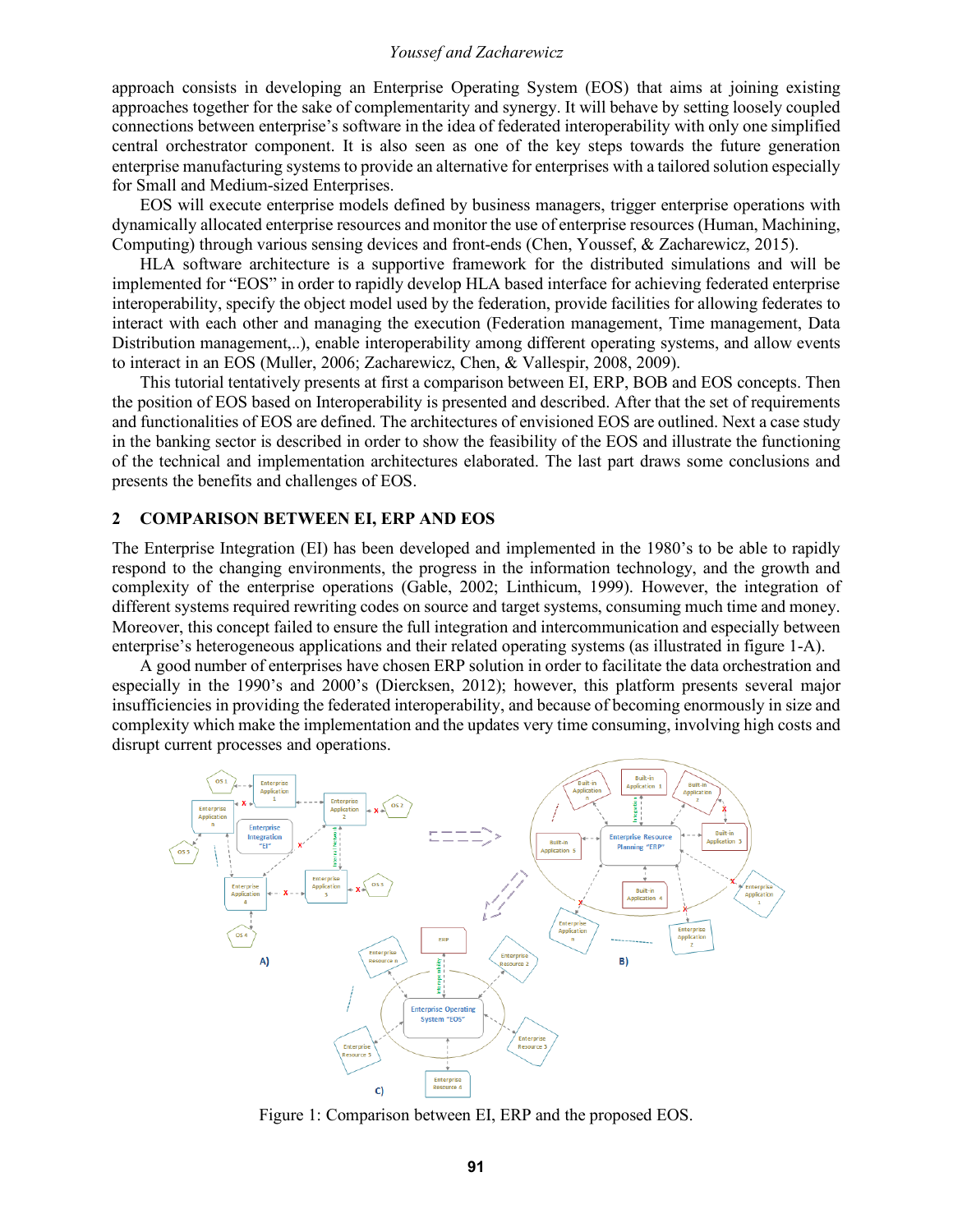As shown in figure 1-B, the ERP module is basically presented as a black-box application implicating built-in services and modules used in order to manage and control the enterprise's operations and activities; however, ERP does not ensure an efficient integration between its built-in applications. Moreover, this platform cannot ensure the compatibility and effectiveness of the direct intercommunication between enterprise resources.

On the other hand, the proposed EOS, which we expect being implemented in the market and industry during the 2020's (Aurousseau et al., 2013; Grabot, 2012), aims at monitoring and controlling enterprise resources and the operations carried out by those resources. After performing the messages processing by the enterprise resources, the EOS acts as a central orchestrator that intercommunicate and interconnect with the enterprise's IT, Human and Machine dialogues, in order to monitor enterprise components, applications and operations, and allocate resources to required activities based on the interoperability technique (figure 1-C).

#### **3 COMPARISON BETWEEN BOB AND EOS**

Best of Breed (BOB) is a leading product/software tool that focuses on providing the best features and functions for one component in the value chain, whether accounting, work orders, sales center, construction management or property management. It is defined as a flexible approach to manage system upgrades and modular application maintenance by utilizing a Service Oriented Architecture which enables easier modular integration. Maintaining multiple systems provides little cross connectivity, which creates maintenance and integration challenges; vendors of best of breed systems are often small organizations that do not understand the requirements of larger organizations, upgrades can get out of sync and cause disruption, total cost of ownership may be high due to multiple vendor support costs, integration with other systems is a highly complex process, and sharing data across different systems may be difficult (Young, 2015).

When the organization expands and requirements multiply, best of breed systems may not be able to handle new requirements, forcing the addition of another system. In this type of scenario, the best course of action is to employ a central orchestrator (EOS) that can ensure the interoperability and integration and can handle most requirements, allowing best of breed systems to handle items requiring focused performance and specialization.



Figure 2: Comparison between BOB and the proposed EOS.

#### **4 POSITION OF EOS BASED ON INTEROPERABILITY**

Based on the Enterprise Interoperability Framework, EOS adopts unified and federated approaches by aiming at shifting from the integration to the full federation concept by facilitating 'on-the-fly' interoperations between entities and supporting the communication and transactions between heterogeneous and networked enterprises based on shared business references; it also strives at establishing interoperability through the conceptual and organizational barriers in the four different levels of concerns (data, service, process and business) by adjusting business rules to control operations and tasks, facilitating the alignment and real-time communication with enterprise activities, providing a mechanism to control the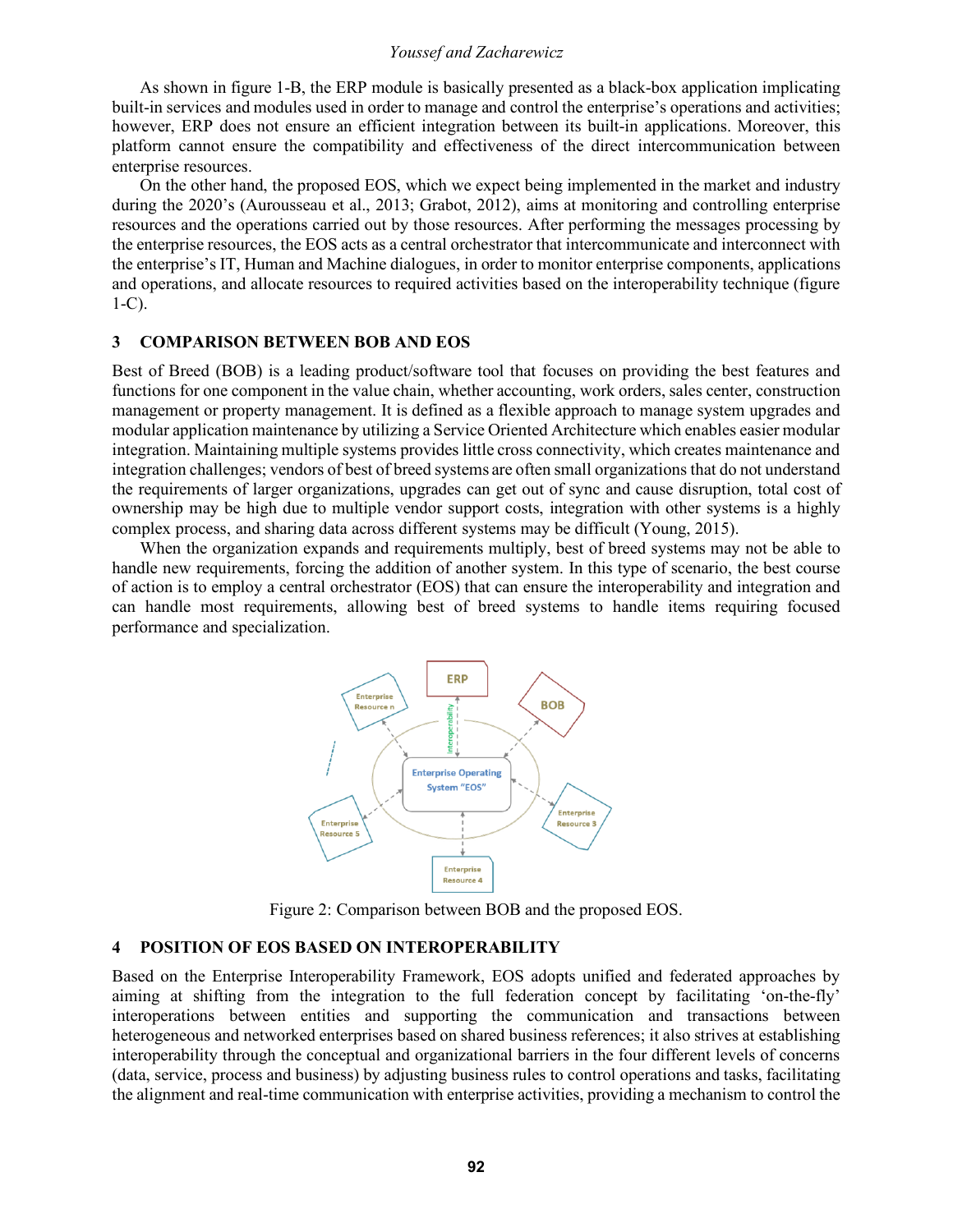authority of accessing the services, ensuring data bases connection, and providing a data distribution service for implementing on-the-fly information mapping.

The implementation of EOS will use the existing interoperability solutions to support the development of federated and unified approaches of enterprise interoperability. In particular, the HLA architecture will be used to rapidly develop HLA based interface for achieving federated enterprise interoperability.



Figure 3: EOS positioned in the Interoperability framework.

# **5 EOS REQUIREMENTS AND FUNCTIONALITIES**

The EOS requirements and functionalities are inspired from and based on the work specified in a pre-European standard known as prENV 13550 "Advanced Manufacturing Technology - Systems Architecture - Enterprise Model Execution and Integration Services" (AMICE, 1993). This Pre-European standard benefits from the result of European Esprit project CIMOSA (Kosanke, 1995). Five categories of requirements representing five basic functions of EOS have been identified as follows (CEN, 1999):



Figure 4: EOS internal components

- § Enterprise Resources Management (ERM)
- Enterprise Process Management (EPM)
- Enterprise Information Management (EIM)
- Presentation Management (PM)
- § Interoperability Management (IM)

## **5.1 Enterprise Resource Management (ERM)**

Enterprise Resource Management is the efficient and effective deployment and allocation of an organization's resources including:

- § Human resources: The sets of individuals who make up the workforce of an organization and business sector
- Machine resources: The types of machines and tools containing one or more parts that use energy to perform an intended action. Machines are usually powered by mechanical, chemical, or electrical means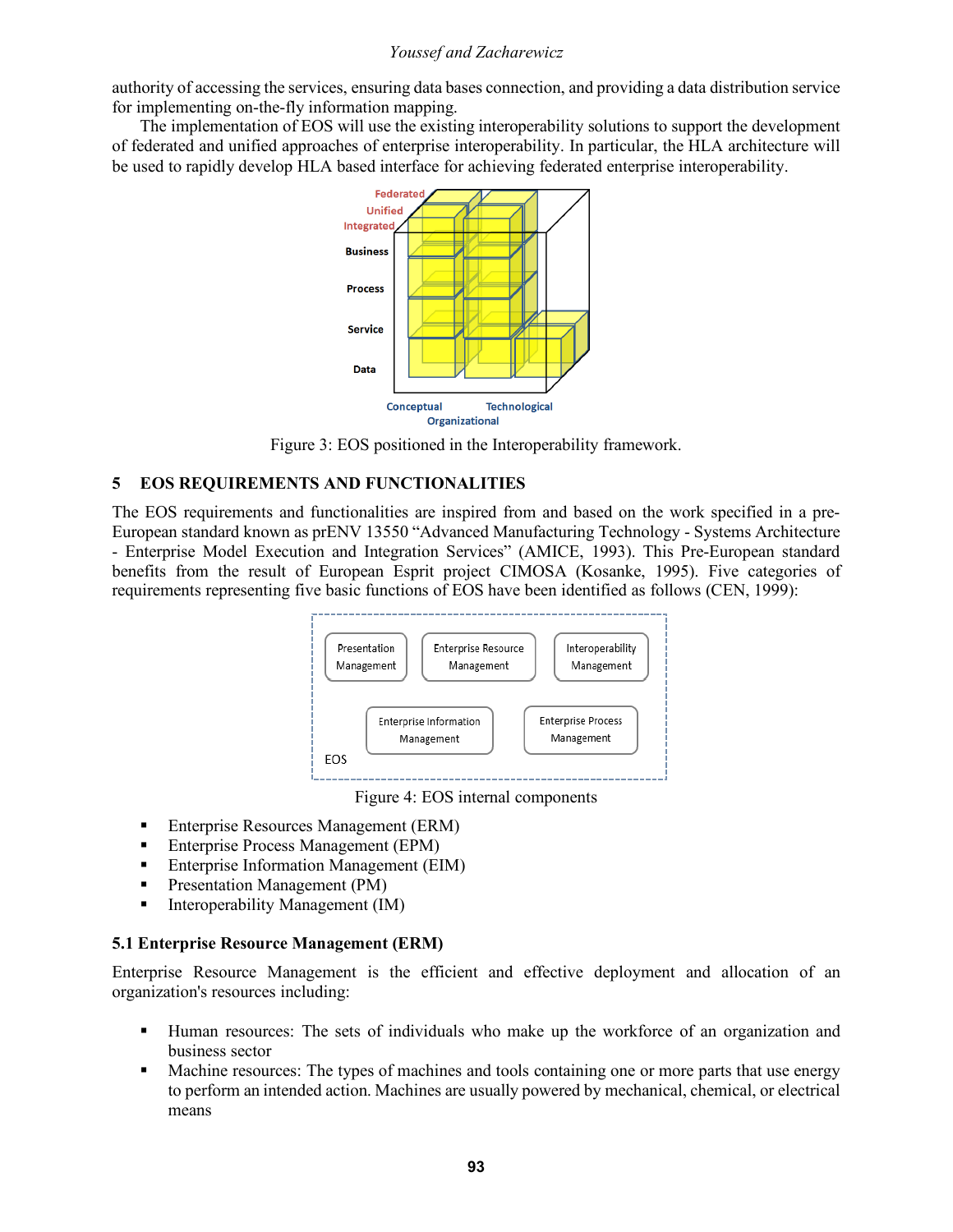§ IT resources: The collections of physical elements that constitutes computer and communications systems as well as software applications.

ERM provides a real-time and global view of the 'occupation' of the resources in a company by monitory the enterprise resources system-wide (available, occupied, out-of-order…) (CEN, 1999). Main required functionalities of ERM are:

- Checking the availability of the resources and pre-assigning it when available
- Responding to Event Handling's request to pre-allocate the critical capabilities required by a process
- Signaling the Process Management that those critical resources are reserved
- Matching the required capabilities to the capabilities of existing available resources
- Selecting the appropriate resource as defined by its capabilities
- Allocating and de-allocating resources
- Releasing the assigned resource inputs
- Signaling the Enterprise Process Scheduling that resources have been assigned or de-allocated
- Managing time and performance management support of enterprise functions and operations
- Ensuring that the right resources are allocated to the right place at the right time.

It is to note that only the resources connected to EOS are to be monitored and managed by EOS.

# **5.2 Enterprise Process Management (EPM)**

One of the important goals of EOS is to support enterprise model execution. An Enterprise Process is a set of sequenced enterprise activities and operations. There are two types of processes to be executed by Enterprise Process Management (EPM) of an EOS (CEN, 1999; Gray & Reuter, 1993):

- § Business processes defined by business users will be triggered by events to perform enterprise daily operations. These processes (once created) can be stored in the repository, updated and re-used. Examples of these business processes are: customer order negotiation and confirmation; new product design, production planning, raw material purchasing, finished product delivery, etc.
- Computing processes, the EPM is responsible for interpreting process behavioral, information and resource requirements.

The main required functionalities of EPM include:

- Checking authorization to execute a process
- Sending commands that will trigger the start of processes
- Retrieving process descriptions from the run-time repository
- Recording ending statuses of processes (e.g., done, not done, failed...)
- Notifying the rule sets contained with processes to Event Management Registration
- Activating or terminating the appropriate process
- § Responding to Rule Interpretation notifications when a process is notified as terminated
- Providing fault management support for enterprise activities
- § Invoking the Condition Monitor service to register conditions that need to be periodically monitored
- § Monitoring the progress of process execution and key performance indicators
- Responding to unexpected events and exceptions by requesting Rule Interpretation to invoke the pre-registered exception-handling Enterprise Activity
- § Invoking Presentation and Information Management services as necessary to acquire relevant information
- Interacting with the Enterprise Resource Management in order to allocate resources, interpret and receive resource statuses.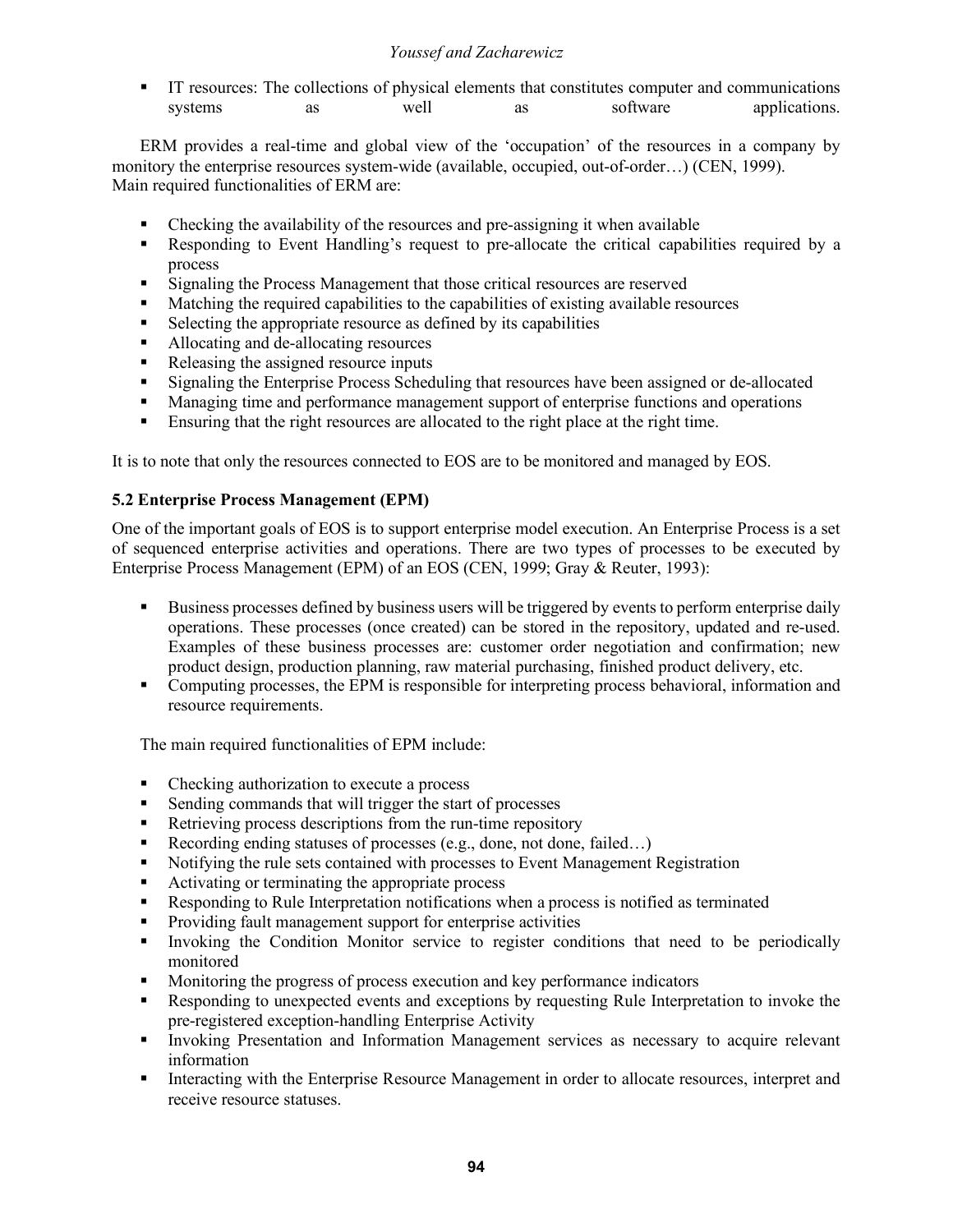# **5.3 Enterprise Information Management (EIM)**

This set of functionalities is fundamental for all enterprise integration infrastructures and platforms. Enterprise Information Management supports information and data exchanges between all internal entities of the EOS as well as external entities connected to the EOS such as enterprise resources and business managers (CEN, 1999; Chen et al., 2015). EIM is required for optimal use of information and its exchange within the organization; for instance, to support decision-making, process execution and day-to-day operations that require the availability of data and knowledge.

The main required functionalities of EIM are:

- Ensuring the centralized management of reference data used
- Automating and arranging master data management
- Excluding data duplicates
- § Ensuring and maintaining consistency with the system-wide run-time name space
- § Supporting transparent access to system and user data stored in several heterogeneous database systems
- § Supporting transparent access to data sources and appropriate data storage facility needed for running EOS
- § Supporting maintenance of the consistency and integrity of enterprise data
- § Supporting data and object queries expressed in a standard format
- § Supporting flexible change of the enterprise's information including data definition, configuration control and enforcement of data access rights
- Ensuring information and data confidentiality and security to protect from non-authorized access.

# **5.4 Presentation Management (PM)**

Presentation Management is concerned with the interactive aspects of an EOS that ensure the interactions between internal and external worlds of the EOS. PM produces a set of interfaces which make it easy (selfexplanatory) and efficient to organize and coordinate the communication and information flows between Enterprise Resources connected to the EOS and internal entities of the EOS including the Human, Machine and Application Dialogue services (CEN, 1999; Chen et al., 2015).

- § Human dialogue service: Refers to the interface between the EOS and human agents (managers and operators) receiving and sending information (command, data, instruction, status…) from and to the EOS. The information can be displayed on a computer screen or a mobile device
- Machine dialogue service: Refers to the interface between the EOS and machine resources (e.g. NC machines, robots, transport systems and any other material transformation devices) receiving and sending information (command, data, status…) from and to the EOS
- Application dialogue service: Refers to the interface between the EOS and computing devices (e.g. computers, applications, databases…) receiving and sending information (command, data, status…) from and to the EOS.

This function is mainly required for:

- Transposing the control and information inputs into the appropriate forms for the involved functional entities and assigned resources
- Applying Object Views to extract that part of the information needed by the involved resources
- Requesting the involved functional resource to execute the enterprise activity
- § Supplying the results of the execution; providing status information on functional entities
- Visualizing an execution trace as a log of completed events; allowing authorized personnel to enter events and activities as defined in the enterprise model
- § Modifying the contextual parameters of a simulatable model by the resource at run-time in order to support decision-making, process analysis and exploration of the consequences of alternative scenarios, and interpreting responses from the resources.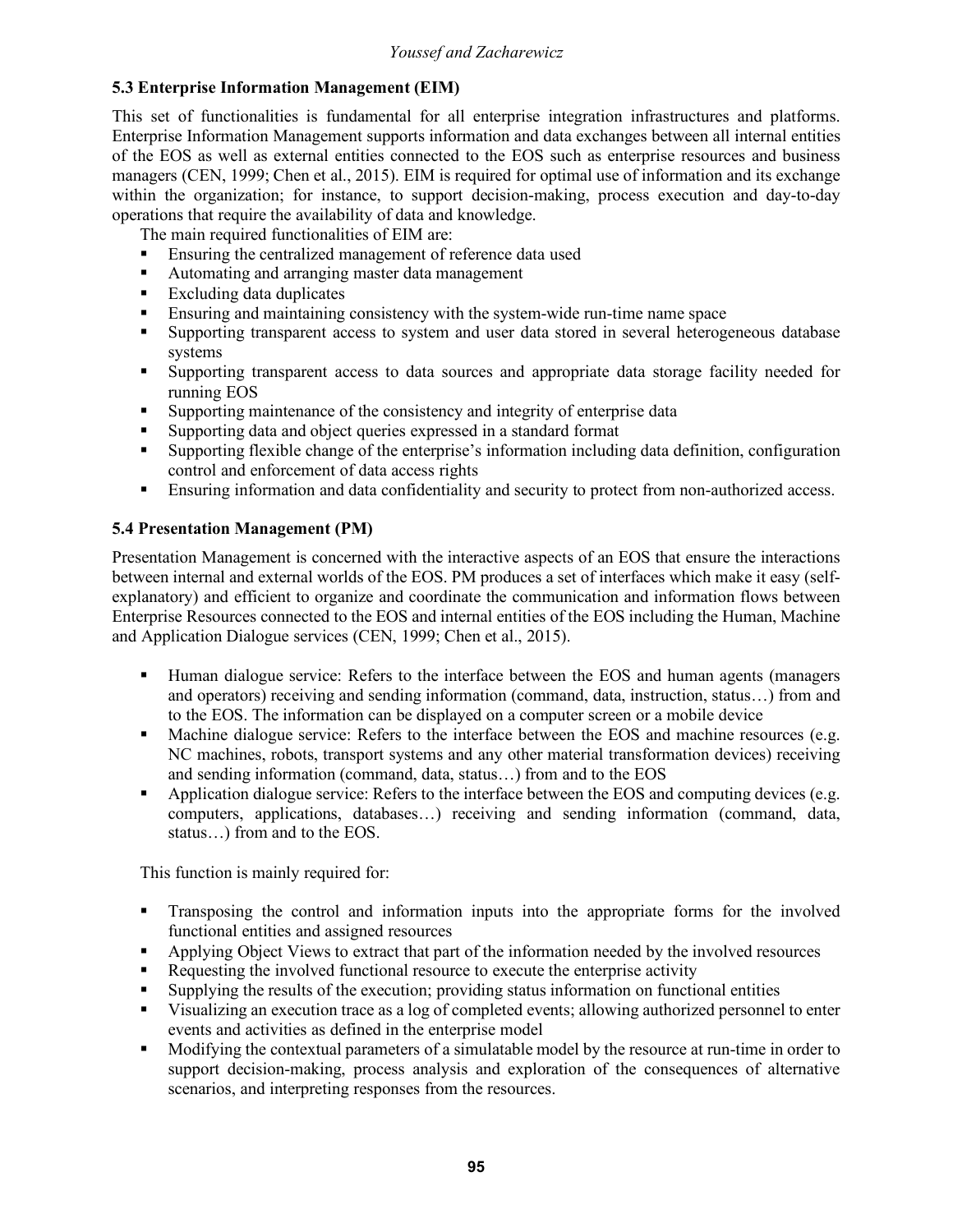# **5.5 Interoperability Management (IM)**

Interoperability Management is a prerequisite feature for an EOS. It is a precondition for a successful implementation of the Enterprise Operating System by allowing different content management systems to inter-operate and ensuring that the EOS can "Talk" to both Business Software Applications and the Embedded Software provided for various machine device controllers and sensors.

The federated interoperability approach (Chen et al., 2015) seems to be the best solution for EOS development. This approach facilitates 'on-the-fly' interoperations between entities with a dynamic method through self-adaptation and accommodation. IM must at least provide the following two functionalities:

- § On-line interoperability establishment service: It allows a plug-and-play ability to establish the interoperability whenever an external resource is connected to the EOS. IM can automatically detect possible mismatch and perform necessary mappings
- § Off-line interoperability engineering service: To establish interoperability between a newly connected resource and the EOS, some human interventions are needed to make necessary changes to solve non-interoperability problems.

The federated approach aims at bridging the gap from interoperability concepts to the implementation of interoperable enterprise systems development. It facilitates and coordinates the communication between heterogeneous distributed information systems of the enterprises by allowing quick interoperability establishment, easy-pass, and dynamic environment update.

It is to note that IM and PM have different roles. PM is concerned with how information is presented (shown) in the display devise of a resource (table, graphic, lines…) and how to connect EOS to the resource. IM is to ensure that information exchanged between EOS and its external elements can be interpreted/understood correctly without syntax, semantics and technology incompatibilities.

# **6 EOS ARCHITECTURES**

Three architectures of Enterprise Operating System are designed to meet the related requirements and functionalities. The conceptual architecture defines what core functions are needed in EOS, while the technical architecture specifies how these functions work together to accomplish the EOS mission and the implementation architecture describes what technology and concepts are being used to implement the conceptual and technical architectures.

## **6.1 Conceptual Architecture**

A conceptual architecture is a representation of the main functions of a system from the point of view of its use. It is independent of how it technically works and is implemented using a specific technology. Figure 5 describes the proposed EOS Conceptual Architecture. Unlike ERP, this EOS will be used as a system-wide platform that allows the decisions makers to connect to and communicate through the enterprise systems (hardware, software, network, machines, human operators…) in an effective and efficient way (Chen et al., 2015; Youssef, Zacharewicz, Chen, & Zhiying, 2017).

As shown in figure 5, business users and the three types of resources are outside the EOS. They are connected to the EOS to send and receive commands (or orders) and information (e.g. data, feedbacks, statuses...). To perform enterprise operations (i.e. to design, manufacture and sell required products to customers) in a coordinated way, the resources must be commanded and controlled by business managers via the EOS:

- § Human type resources are human actors, operations of whom can be monitored and controlled by the EOS. They are commercial and purchasing agents, product designers, business developers, production managers, shop floor operators, etc.
- § IT type resources are computer and communications systems including data processing, storage devices and enterprise applications such as, for examples, MRPII planning software, shop floor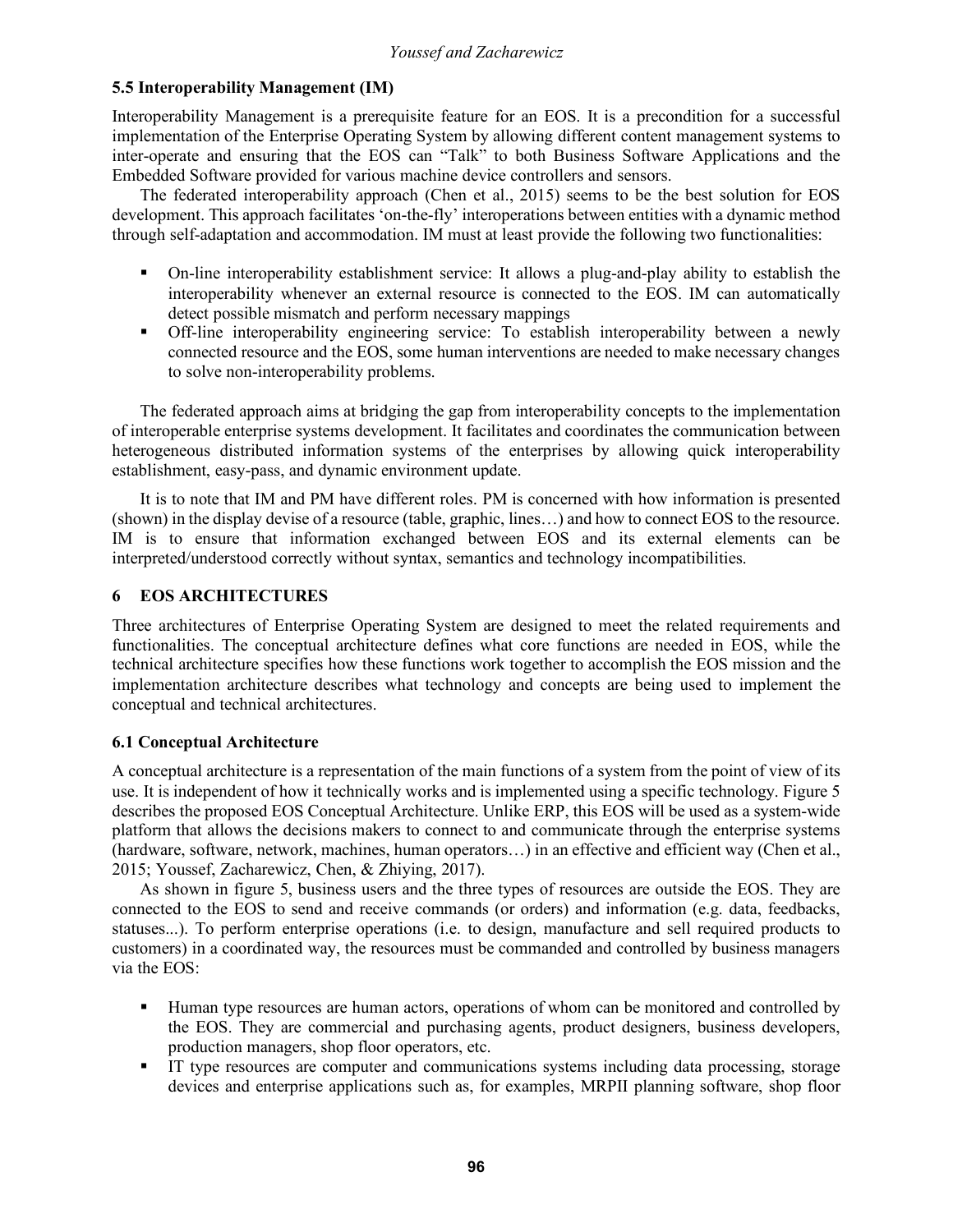scheduling software, CAD system, sale forecasting software, CRM software, inventory management software, etc.

§ Machine type resources are production or transport machines, technical devices, pieces of equipment and tools containing one or more parts that use energy to transform raw material to products such as, for examples, automated/manual transfer lines, conventional and NC machines, robots, etc.



Figure 5: EOS Conceptual Architecture.

Besides the three basic types of resources, two other components need to be connected to an EOS:

- § Business managers are not monitored and controlled by the EOS; they are the decision-makers who define what and how enterprise operations will be done, manage the activities and send commands to enterprise resources via the EOS.
- Interoperability Interface allows interoperability engineers to deal with some particular interoperability problems on-line or off-line. It also enables interoperability between EOS internal and external components connected to the EOS.

As shown in figure 5, an EOS is made of five modules providing required services to ensure the functioning of the EOS:

- Enterprise resource management dynamically monitors the connected resources system-wide (available, occupied, out-of-order…), matches the required capabilities to the capabilities of existing available resources; and ensures that the right resources are allocated to the right place at the right time.
- Enterprise process management executes business processes defined by business managers, sends commands triggering the start of processes, records ending statuses of processes and monitors the activity and state of individual enterprise processes as well as some key performance indicators.
- **•** Enterprise information management provides a centralized management of reference data used, automates and arranges master data management, provides transparent access to data sources and an appropriate data storage facility needed for running the EOS and guarantees information and data confidentiality and security to protect from non-authorized access.
- Presentation management is a set of services with appropriate interfaces that allow business users and other enterprise resources to connect to EOS and receive/send information.
- Interoperability management is a set of services that provide necessary mapping between heterogeneous resources to make them interoperable through EOS.

## **6.2 Technical Architecture**

The technical architecture is still independent of a specific technology for implementation. The figure 6 illustrates and presents the EOS layers' workflow where the enterprise operations are executed and generated through the EOS internal components (Youssef, Chen, Zacharewicz, & Zhiying, 2016; Youssef, Zacharewicz, & Chen, 2016).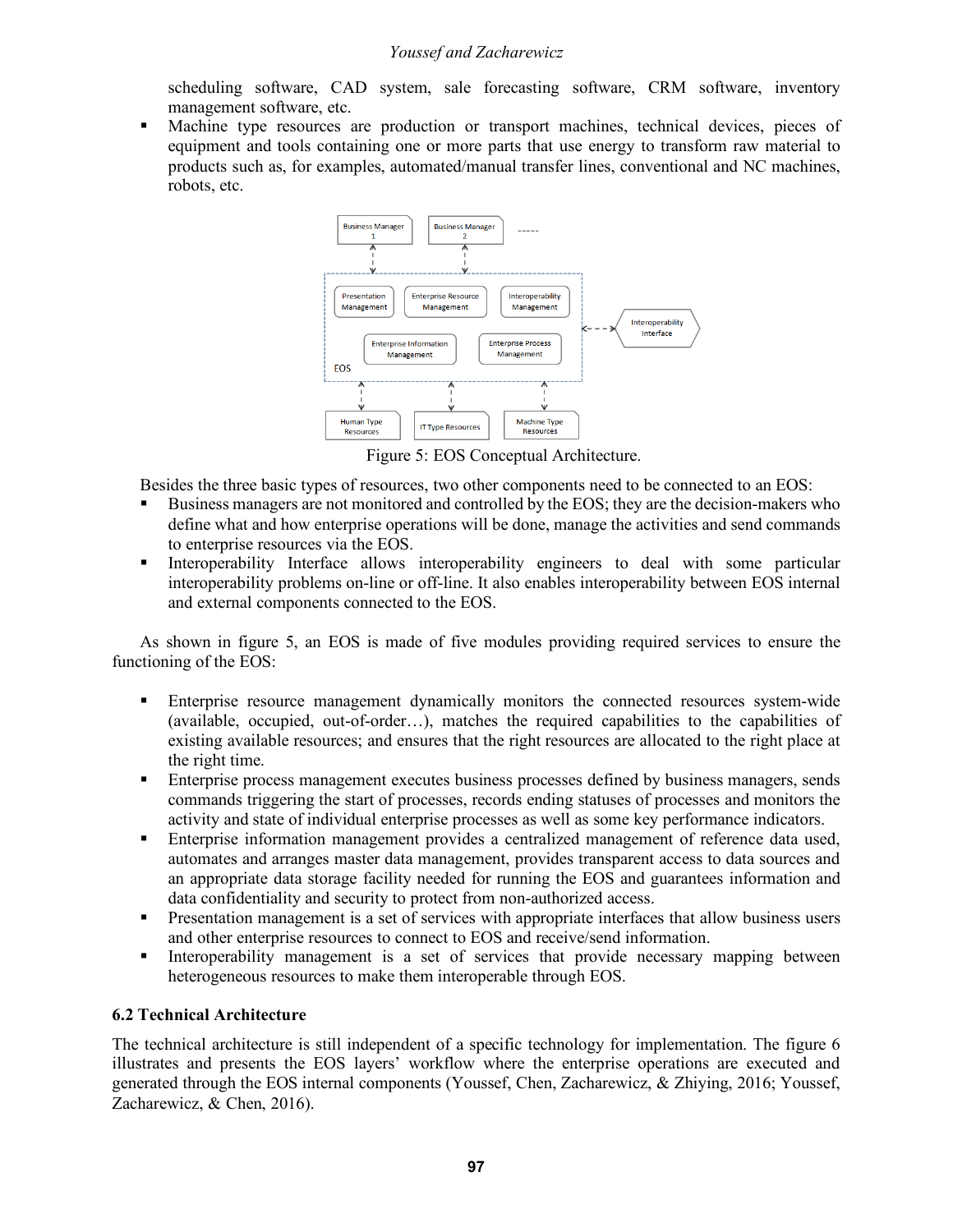At first, each decision maker accesses the General-Purpose and Vertical software interfaces to request a new job from the day-to-day list of activities and operations. The software sends related commands and data to communicate with the EOS front-end interface named Presentation Module in order to execute the requested job.

The Presentation Module then interprets the run-time entities, creates the events which will be registered with their associated information by the Event Registration Component using the Run-Time Repository Service and produces event occurrences for the Event Handling component.

Next, the Event Handling manages the event occurrence priorities, queues and traceability, provides the order identifier and creates the Process Occurrence. The Process Occurrence requests to scheduling from the Process Scheduling component which interprets the process behavior, information and resource requirements. This sub-service checks the authorization to execute the process, retrieves process descriptions from the Run-Time Repository, invokes the Enterprise Resource Management to allocate the required resource capabilities and forwards the details to the Rule Interpretation component.

Later, the Rule Interpretation component provides functionality to retrieve the sequencing and conditional rules associated with the identified Enterprise Process, maintain a state record of all enterprise activities and respond to detected events in order to initialize or terminate the activity.

Subsequently, the Activity Occurrence schedule created by the Rule Interpretation is forwarded to the Interoperability Component which is responsible of requesting from the Enterprise Resource Management to assign resources allocated by the Process Scheduling Component, invoking the Enterprise Information Management to acquire the object states and specify the information object required, requesting from the Enterprise Resource Management to: assign resources allocated by the Process Scheduling component, release the involved resources when terminating an activity and notify the termination of the current activity to the Rule Interpretation component.

The Resource Controlling component checks the availability of the resources and pre-assigns them when available, responds to the Interoperability Controlling requests in order to assign agents and responds to the Process Scheduling requests to allocate and de-allocate resources. The Resource Handling component ensures the resource optimization and the resource mapping by selecting the appropriate resources after matching the capabilities required and by taking into consideration the time, performance and priority.

The Presentation Management services are controlled by the Resource Handling Component for handling Human, Machine and IT Dialogues:

- The Human Dialogue provides functionality for presenting in appropriate format the current status and the past history of events, allowing authorized persons to intervene manually
- The Machine Dialogue supports the necessary features in order to provide access to the various functional capabilities of the machine
- The IT Dialogue provides functionality for interrogating application program interfaces to determine its capabilities, providing support for the integration of the functional entities implemented by existing IT application programs.



Figure 6: EOS technical architecture.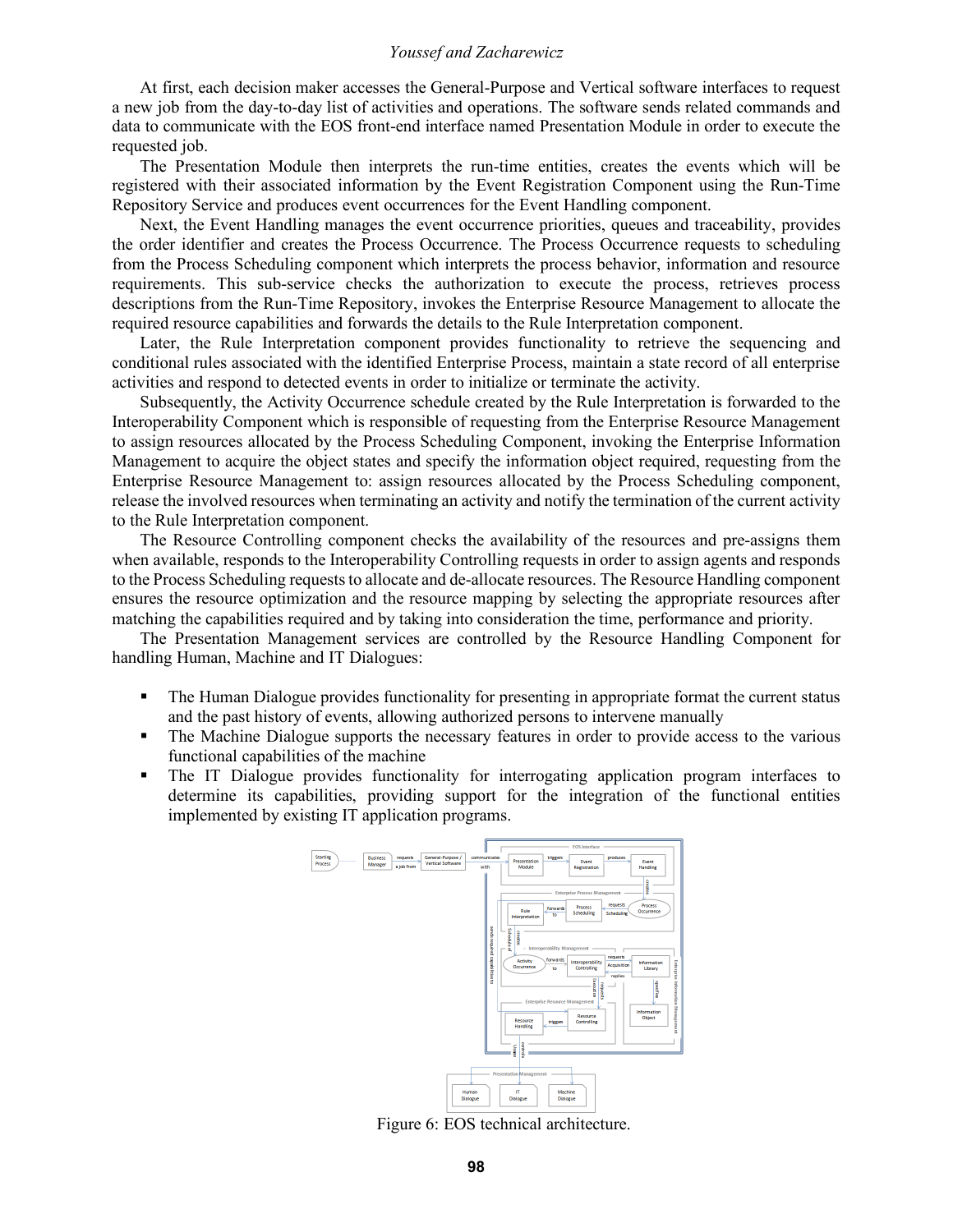#### **6.3 Implementation Architecture**

The HLA (High Level Architecture) supported by the US Department of Defense is chosen for the Implementation Architecture (IEEE 1516, 2010; Portico, 2013). The main reasons for this choice are 1) its capability to easily enable federated interoperability between heterogeneous applications and 2) its ability to deal with large distributed (simulation) environments. Besides, HLA is also in line with service orientation-based implementation that is one of the main characteristics of EOS principles. Indeed, an EOS is mainly an IT infrastructure made of many services. HLA provides one possible implementation support particularly convenient to EOS. Nevertheless, the implementation of EOS is not restricted to HLA.

As shown in figure 7, all EOS federates are connected together through HLA Federation provided by IEEE in order to publish and subscribe events between federates. This type of structure is used to facilitate inter-federate communications and to support efficient information exchange when participating in a distributed federation execution (Youssef, Zacharewicz, et al., 2016).

The HLA technology allows the EOS federates to communicate data and to synchronize actions among one another based on the federated interoperability features by defining how federates can connect to the RTI, create, join and manage federations, save and restore federation states and define a system to synchronize federates to the same time (Portico, 2013).



Figure 7: EOS implementation architecture.

poRTIco RTI component is the fundamental component presented as an open source, cross-platform used to implement the High-Level Architecture to coordinate and interoperate federates' operations and exchange data. This middleware contains a Central RTI component "CRC" connected to the Local RTI component "LRC" of each federate in order to convert requests into messages to be transmitted between federates. It supports HLA simulation development to greatly expand the use of distributed simulation between all components and federates of the EOS.

The Central RTI Component manages the federation by communicating with the LRC of each federate to update, reflect, send and receive data between federates.

Each HLA federate ensures the execution of two parts: (1) the federate code block, which is the source code of the federate developed, implemented and connected to the Local RTI Component using the .Vb and .Jar languages from the C# and the Java libraries "LibRTI" to form a complete federate, and (2) the local RTI component code "LRC" that provides the services for the federate through communication with the RTI executive component and the other federates (poRTIco, 2009).

The Federation Object Model "FOM" file describes the set of object classes, attributes and interactions that are shared across the federation. "FOM" contains a copy of the HLA standard Management Object Model, which is a collection of classes and interactions. This file is documented using the HLA OMT format.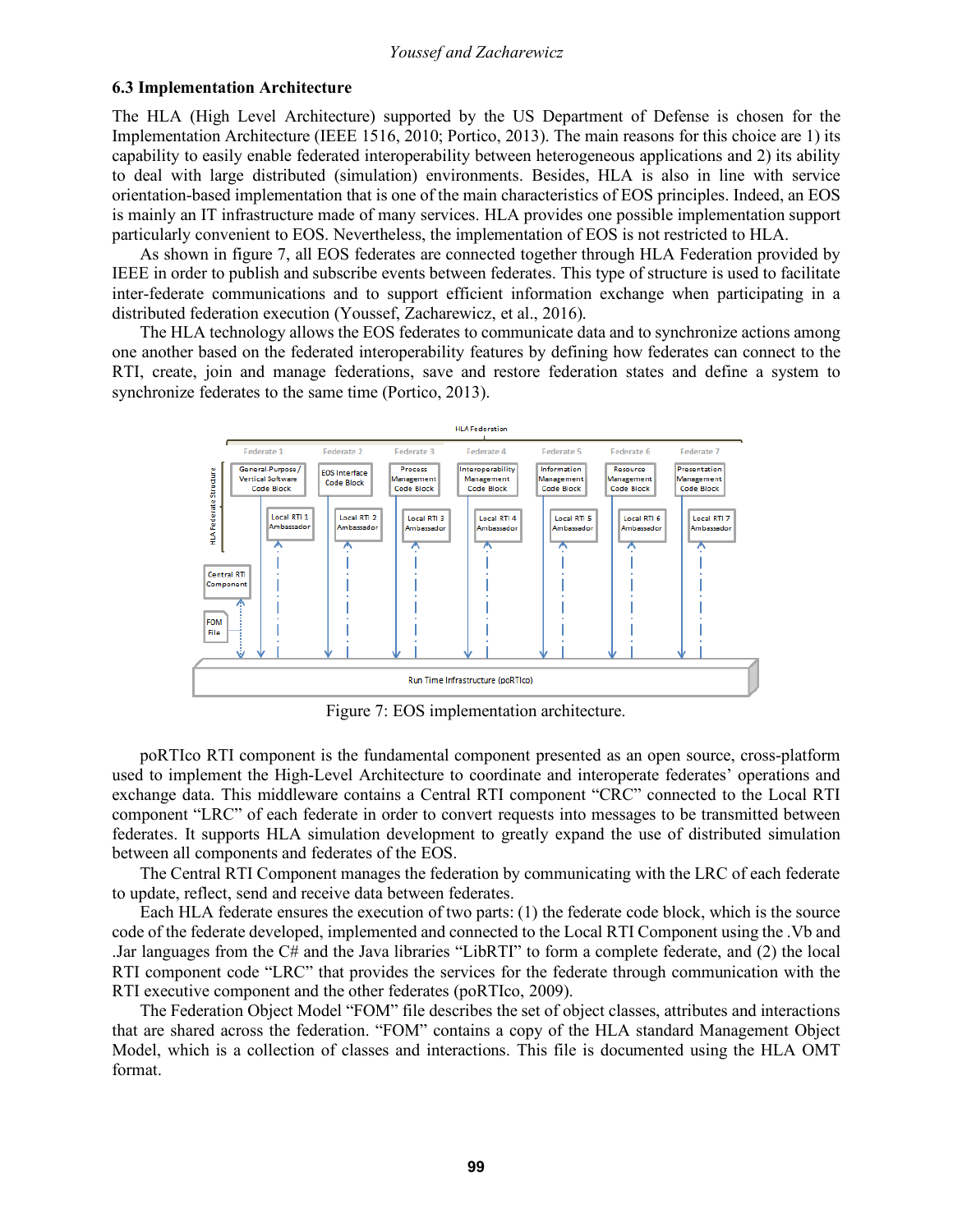Broadly speaking, federates interact using services proposed by the RTI. They can notably "Publish" to inform about an intention to send information to the federation and "Subscribe" to reflect some information created and updated by other federates.

### **7 BANKING SECTOR – CASE EXAMPLE**

The illustration case is concerned with an example in banking operations domain. A simulation system in the Banking and Finance environment performing exchange rate definition and update operations is presented, validated and implemented as a real-world system. The exchange rate is defined as a rate at which a country's currency is exchanged in terms of another currency. Bank exchange rates are constantly changing on every business day based on current market conditions.

In our case, the currencies exchanged are EURO and USD. Every participating application in this system is called "federate" that interacts with other federates through the Run Time Infrastructure "RTI".

In our case "poRTIco" open source software was chosen as a Run Time Infrastructure that can support heterogeneous environments. It is designed with modularity and flexibility and provides a set of software services for the dynamic information management and inheritance, in which federates coordinate their operations and exchange data during a runtime execution.

The EOS internal components are connected together and to the external components through the RTI in order to create a new activity (exchange rate update), analyze this activity, turn it as a process and execute it through special resources and information (Youssef, Zacharewicz, Chen, & Vernadat, 2017).

Each EOS component has a special role during the execution:

§ EOS Interface: EOS interface takes the charge of transmitting the new requested job (exchange rate update) created by the Bank's Branch Manager. After that this interface restricts any financial tasks before this modification to prevent any duplicate or errors on the Bank's daily transactions. Later on, it creates the process of Exchange Rate's update by defining the related database tables, attributes and specifications.



Figure 8: Conceptual and technical architecture of the bank exchange rate update.

§ Enterprise Process Management: This EOS component is responsible of ensuring that the Manager's access rights are mentioned as the right privileges to modify the currencies Exchange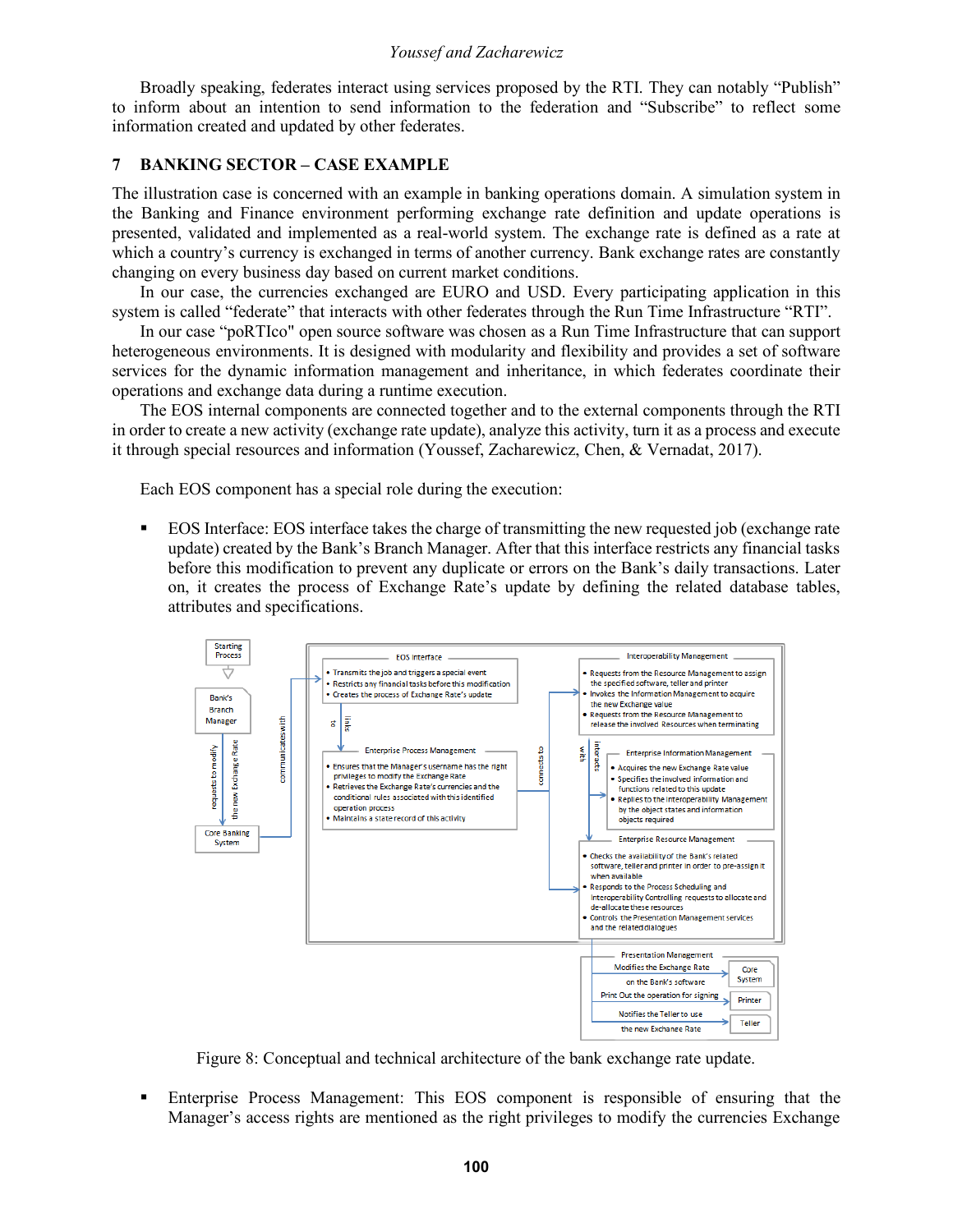Rates. After the confirmation, it retrieves the Exchange Rate's currencies (EURO and USD) and the conditional rules associated with this identified operation process, and after that the "PM" maintains a state record of this activity including the requestor information, attributes modified, date and time.

- Enterprise Interoperability Management: After the creation and generation of the process, the "IM" has two synchronized jobs: 1) requesting from the Resource Management to assign the specified software, teller and printer for exchange rate execution, and 2) invokes the Enterprise Information Management to acquire the new Exchange value. After the process execution, this component requests from the Resource Management to release the involved resources when terminating.
- Enterprise Information Management: When the "IM" notifies the "EIM" about this new task, this EOS component acquires the new Exchange Rate value by specifying the involved information and functions related to this update and then replies to the Interoperability Management with the object states and information objects required.
- Enterprise Resource Management: When the job is ready to be executed, this component checks the availability of the Bank's related software, teller and printer in order to pre-assign it when available. Then, it responds to the Process Scheduling requests to allocate and de-allocate these resources and after that it controls the Presentation Management services and the related dialogues to ensure that the right resources are executing the exchange rate update in the right way and at the right time.
- Enterprise Presentation Management: As the final stage, this component has the role of generating and executing the new job by modifying the exchange rate on the Bank's core banking system. Then, printing the operation approval for being signed by the authorized personnel (Bank's Branch Manager), and finally notifying the teller to use the new exchange rate value.

In the Implementation architecture the seven federates are connected together and they are communicating through poRTIco in order to publish and subscribe events between modules. The "Exchange Rate form" of the Core Banking System and "Presentation Management" federates are developed and implemented using the Vb.net programming language on the Visual Studio 2010 platform. The other federates, "EOS Interface", "Enterprise Process Management", "Interoperability Management", "Information Management" and the "Enterprise Resource Management" are developed and implemented using the Java language on Eclipse version 6 platform.



Figure 9: Implementation Architecture of the Bank Exchange Rate update.

As shown in figure 10, the BPMN diagram of this case study generated through Yaoqiang software displays the orchestration and interchange of messages and tasks between EOS components and the external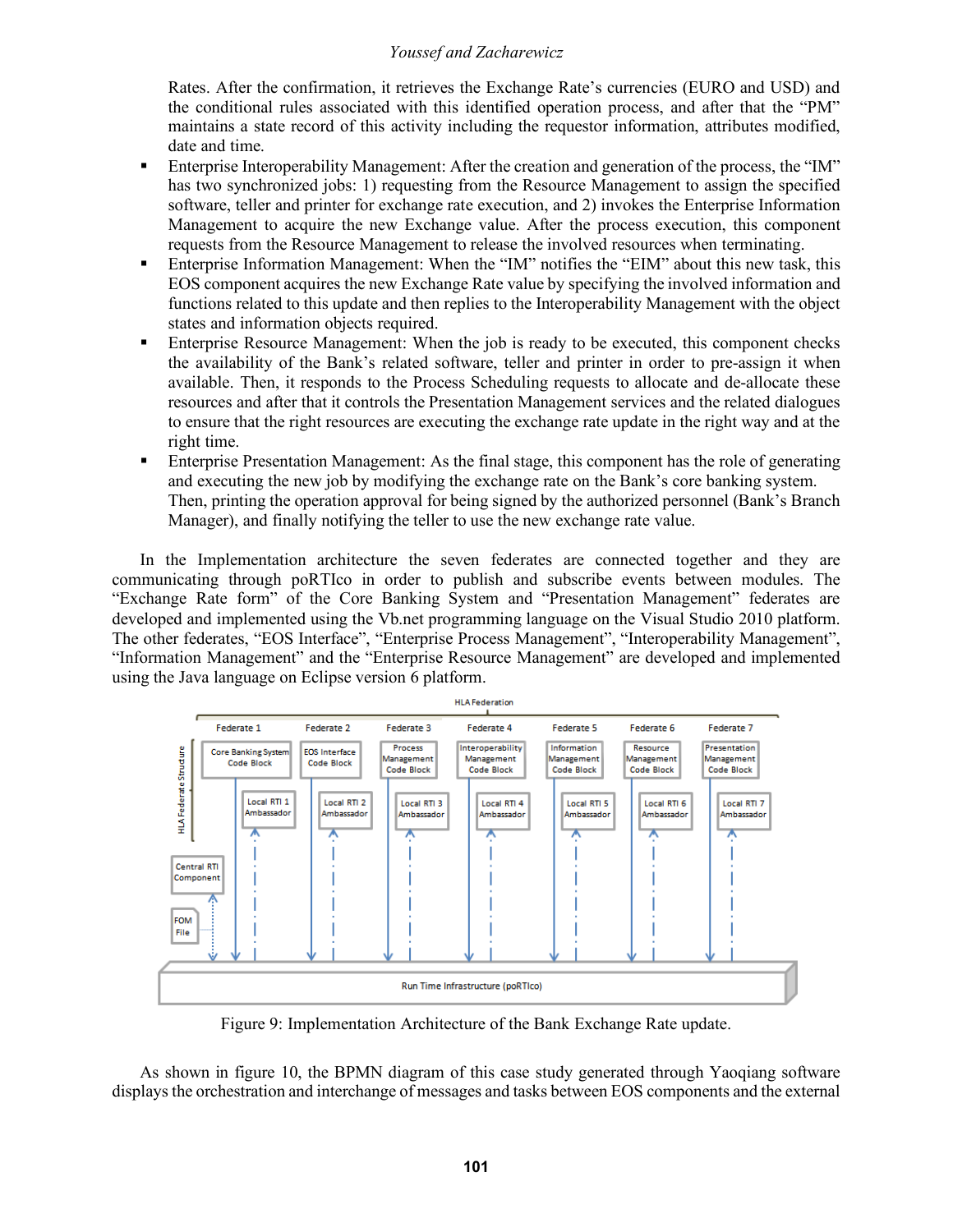resources on a clear and organized queue based on the priority of each task (Falcone, Garro, D'Ambrogio, & Giglio, 2017).

As for the technical development and implementation phase, the EOS interface, Enterprise Resource Management, the Enterprise Process Management and the Presentation Management federates are developed in different heterogeneous environments and integrated with poRTIco by calling the member functions of Class RTI:RTIAmbassador, which is contained in the LibRTI, and by extending and implementing the RTI:FederateAmbassador that uses pure virtual functions to send messages and requests to the RTI (Youssef, Chen, & Zacharewicz, 2017).

- § The EOS interface federate contains the "reflectAttributeValues" function and its related parameters used in order to restrict any access for Read/Write on the database and change the status to "ON" as a notification for the Enterprise Operating System that a new job is taking place.
- The Enterprise Process Management federate contains the "getSelectedItem" function that is developed and deployed in order to retrieve the user access rights, compare it and ensure that he has the right privileges for exchange rate update activity. The "actionPerformed" function is mainly responsible of defining and storing the logs and specifications related to the process execution.
- The Enterprise Resource Management federate contains the "receiveInteraction" function that is executed and generated in order to receive all execution's information including the new value of exchange rate and the assigned resources' characteristics.
- The Presentation Management federate comprises the "btn\_print\_Click", "btn\_modify\_Click" and "btn\_notify\_Click" functions that are developed and implemented in order to assign the related resources and execute the job through the related Human, Machine and IT dialogues.

Noting that this poRTIco project (RTIBasic) located in the path "C:\workspace\RtiBasic" can execute through the Eclipse platform "Luna\RTIconversion\src\edu\youssefzacharewicz".



Figure 10: BPMN diagram related to the Banking sector case study.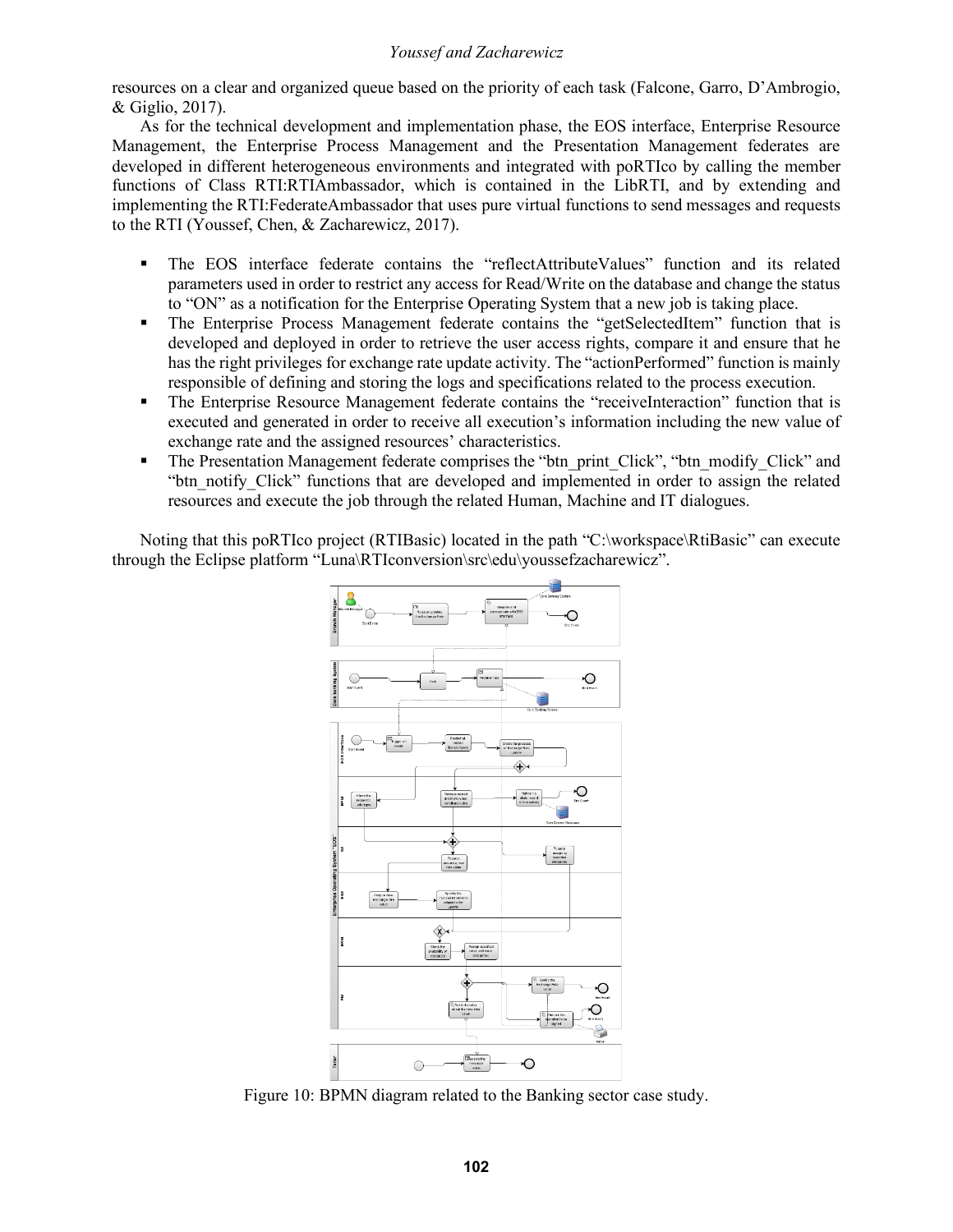At first, the "Main" class executes the "run federate" function in order to start the federation by creating the RTIAmbassador and retieving the required information from the FOM file. After that the federates join the federation and run the "publish&subscribe" function. Next, the "Conversion" class performs the "Exchange Rate Operation" function. Afterward, the "Conversion\_Rate" function draws the interface and query the database in order to retrieve the exchange rate new value. And finally, the "updateattributevalue" function sends the conversion model to the RTIAmbassador in order to notify all assigned resources to perform their tasks and operations. In order to confirm and approve the validity of the Exchange Rate update, this experimental case study has been fully implemented through several heterogeneous environments using the .net and java programming languages based on the Interoperability and Uniformity principles to provide a set of domain-independent APIs used to access capabilities and features and to exchange data between federates using the XML format.

The scenario described above approved the integration of several heterogeneous federates with poRTIco. Exchange rate has been transmitted, updated and executed through the EOS requirements.



Figure 11: The EOS interface federate integrated with portico.

It must be noted that EOS is also implemented in the manufacturing sector by illustrating how various EOS functions work together to run an enterprise and showing that basic functions of ERP, Workflow and enterprise integration are coordinated by the EOS by commanding the needed operations to produce required products.

## **8 CONCLUSION**

The reason for proposing to develop an EOS is first of all to contribute a part of the response to the foreseen enterprise evolution towards a new generation of modular structured agile 'smart factory' based on Cyber Physical System principles:

- § Provide an alternative for "SMEs"
- § Support establishing enterprise interoperability in a heterogeneous environment
- Facilitate re-use of models and re-engineering sub-systems based on models

#### **8.1 Benefits**

EOS helps improving the business industry and technology development by:

- § Ensuring that all enterprise's functions and requirements are covered during the EOS execution
- Reducing the enterprise's systems and deploying only the required heterogeneous applications
- § Allowing enterprises (especially the future ones based on IoT and Cyber physical principle) to dynamically monitoring and controlling their operations based on real-time data
- Providing a bottom-up approach with more options for enterprises to implement tailored solution, especially for SMEs